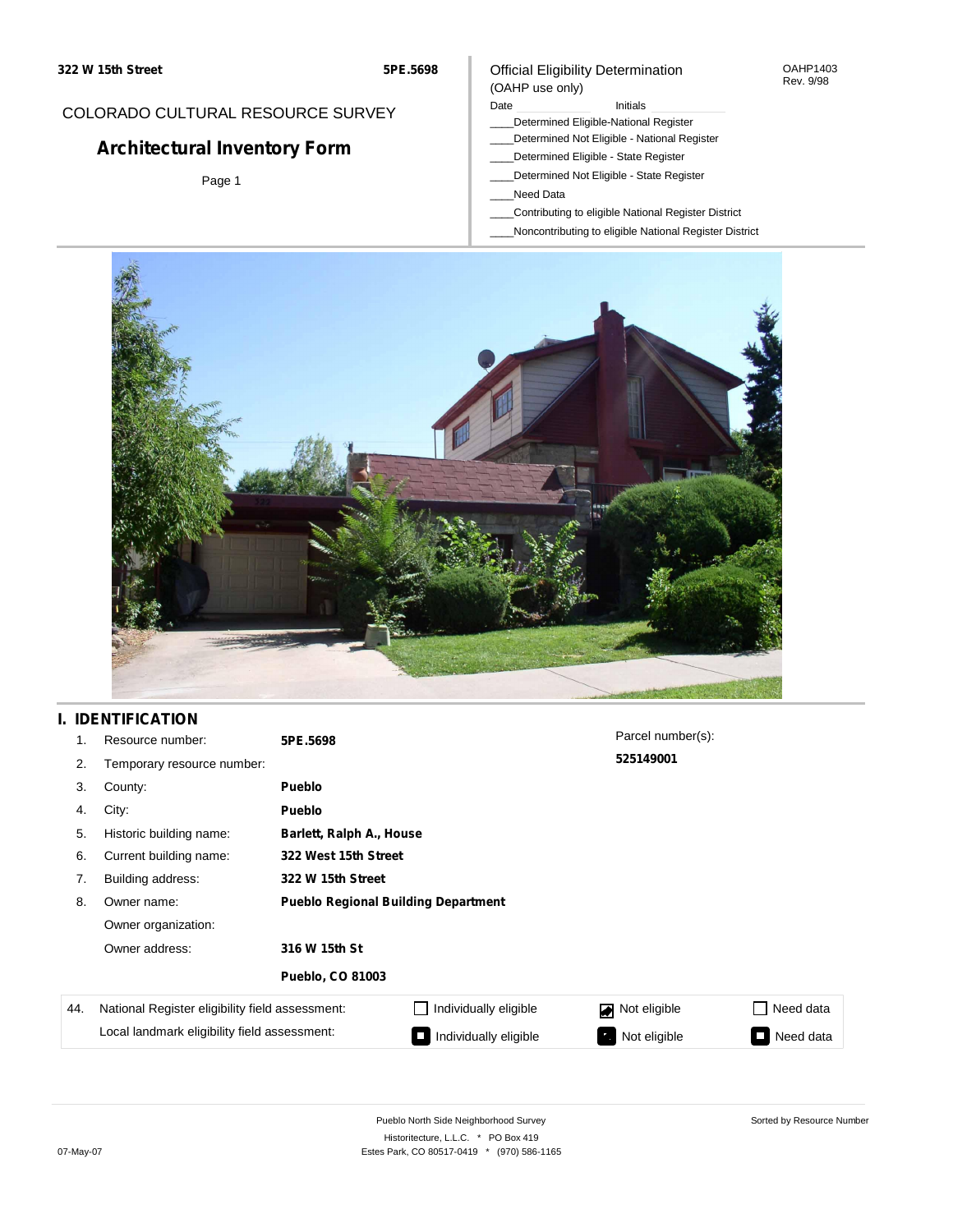Sorted by Resource Number

### **Architectural Inventory Form**

Page 2

### **II. GEOGRAPHIC INFORMATION**

| 9.  | P.M.                    |           | 6th |    |                                                                                                   | Township:               |  |       | <b>20S</b>                       |    |           |           | 65W<br>Range:     |         |
|-----|-------------------------|-----------|-----|----|---------------------------------------------------------------------------------------------------|-------------------------|--|-------|----------------------------------|----|-----------|-----------|-------------------|---------|
|     |                         | <b>SW</b> | 1/4 | of | <b>SW</b>                                                                                         | 1/4                     |  | of SE | 1/4                              | of | <b>NE</b> | 1/4       | of Section        | 25      |
|     | 10. UTM reference zone: |           |     |    | 13                                                                                                |                         |  |       |                                  |    |           |           |                   |         |
|     | Easting:                |           |     |    |                                                                                                   | 534068                  |  |       |                                  |    |           | Northing: |                   | 4236822 |
| 11. | USGS quad name:         |           |     |    |                                                                                                   | <b>Northeast Pueblo</b> |  |       |                                  |    |           | Scale:    |                   | 7.5     |
|     | Year:                   |           |     |    |                                                                                                   | 1974)                   |  |       | 1961 (Photorevised 1970 and      |    |           |           |                   |         |
|     | 12. $Lot(s)$ :          |           |     |    | Lots 8, 9, and 10; Block 21 (with easement on Lots 5 to 8; Block 23 of<br><b>County Addition)</b> |                         |  |       |                                  |    |           |           |                   |         |
|     | Addition:               |           |     |    |                                                                                                   |                         |  |       | <b>Henry C. Brown's Addition</b> |    |           |           | Year of addition: | 1889    |

13. Boundary description and justification:

□

The boundary, as described above, contains but does not exceed the land historically associated with this property.

Metes and bounds exist:

### **III. ARCHITECTURAL DESCRIPTION**

| 14. | Building plan (footprint, shape):    | <b>Irregular Plan</b>                                  |                       |
|-----|--------------------------------------|--------------------------------------------------------|-----------------------|
|     | Other building plan descriptions:    |                                                        |                       |
| 15. | Dimensions in feet (length x width): | 1,090 square feet                                      |                       |
| 16. | Number of stories:                   | 11/2                                                   |                       |
| 17. | Primary external wall material(s):   | <b>Stone/Sandstone</b><br><b>Metal/Aluminum Siding</b> | Other wall materials: |
| 18. | Roof configuration:                  | <b>Gabled Roof/Front Gabled Roof</b>                   |                       |
|     | Other roof configurations:           |                                                        |                       |
| 19. | Primary external roof material:      | <b>Asphalt Roof/Composition Roof</b>                   |                       |
|     | Other roof materials:                |                                                        |                       |
| 20. | Special features:                    | Fence                                                  |                       |
|     |                                      | <b>Garage/Attached Garage</b>                          |                       |
|     |                                      | <b>Car Port</b>                                        |                       |
|     |                                      | Chimney                                                |                       |
|     |                                      | <b>Roof Treatment/Dormer</b>                           |                       |

21. General architectural description:

Oriented to the north, this house rests on a rock-faced, buff-colored, random-coursed sandstone ashlar foundation, with raised and beaded mortar. The same stone comprises the first story walls. Cladding the exterior walls of the second story is tanpainted aluminum siding. Narrow, red-painted wood siding covers the gables, which feature eave returns. Windows in the first story are 1-over-1-light, double-hung sash, with red-painted wood frames. They open between massive, rock-faced sandstone sills and lintels. The upper story has 2- and 3-light, steel-frame casement windows. The principal doorway opens in the west end of the asymmetrical front (north) façade. Approaching it is a 6-step sandstone and concrete stoop, with flanking, steel railings. The doorway hosts a white-painted, wood slab door, opening behind a white, aluminum-frame storm door. Flanking the door on either side are large sidelights. A transom is above the door. A 15-light, pink-painted, glass-in-wood-frame door opens in the center of the façade's second story. It provides access to a small, cantilevered platform, lacking railings. An engaged hearth and chimney, covered in red stucco, dominates the center of the façade. Spanning the east elevation, corresponding to the basement level but extending no higher, is an attached garage. Dominating its north elevation is a 16-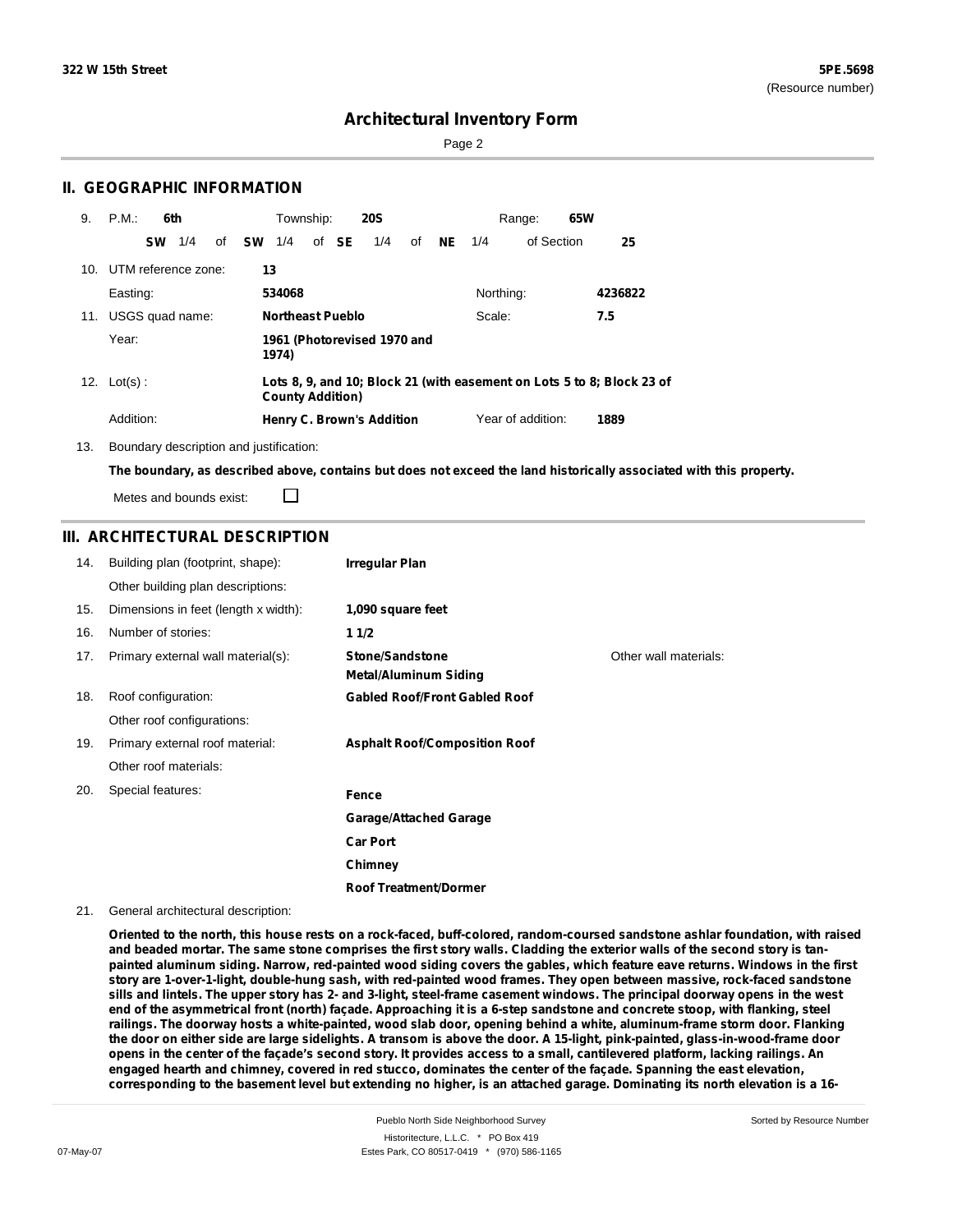Page 3

panel, metal, overhead-retractable garage door, painted white. Attached to the east elevation of the garage is a further shedroofed addition, clad in tan aluminum siding. Asphalt shingles cover the side-gabled roof. Large, shed-roofed dormers **dominate both slopes of the roof.**

Architectural style: 22. **No Style**

Other architectural styles:

Building type:

23. Landscape or special setting features:

This property is located on terrain sloping downward from north to south, with an elevation of around 4,700 feet above mean sea level. The neighborhood features modest, one- and two-story houses and commercial buildings, with some residential and medical-related buildings towering many stories above the rest of the landscape. Setbacks from West 15th Street are generally the same on this block. This property is situated on the south side of West 15th Street, between 316 West 15th Street to the east and 1420 North Grand Avenue to the west. Grass covers the strip separating the sidewalk from the street. A planted grass yard, **with lush, mature landscaping, surrounds the house, particularly the terraced front yard.**

24. Associated buildings, features or objects:

1: Type:

Describe:

#### **IV. ARCHITECTURAL HISTORY**

| 25. | Date of Construction:  | Estimate: | Actual: | 1920                                                                                                                                                                                                                                                        |
|-----|------------------------|-----------|---------|-------------------------------------------------------------------------------------------------------------------------------------------------------------------------------------------------------------------------------------------------------------|
|     | Source of Information: |           |         | Pueblo County Office of Tax Assessor. Property information card [internet].                                                                                                                                                                                 |
| 26. | Architect:             | unknown   |         |                                                                                                                                                                                                                                                             |
|     | Source of information: |           |         |                                                                                                                                                                                                                                                             |
| 27. | Builder:               | unknown   |         |                                                                                                                                                                                                                                                             |
|     | Source of information: |           |         |                                                                                                                                                                                                                                                             |
| 28. | Original Owner:        | unknown   |         |                                                                                                                                                                                                                                                             |
|     | Source of information: |           |         |                                                                                                                                                                                                                                                             |
| 29. | Construction history:  |           |         |                                                                                                                                                                                                                                                             |
|     |                        |           |         | According to Pueblo County Tax Assessor records, this building was constructed in 1920. An analysis of the style, materials,<br>and bietorical records corroborates this date. The building appears to have remained intast through 1952. However, it Jarge |

and historical records corroborates this date. The building appears to have remained intact through 1952. However, it large gained a large addition to the east elevation and the roof was "popped up" with the large, shed-roofed dormers. These **modifications appear to date to the 1970s.**

30. Location: **original** Date of move(s):

### **V. HISTORICAL ASSOCIATIONS**

|     | 31. Original use(s): | <b>Secondary Structure</b> |
|-----|----------------------|----------------------------|
| 32. | Intermediate use(s): | <b>Single Dwelling</b>     |
|     | 33. Current use(s):  | <b>Single Dwelling</b>     |
|     | 34. Site type(s):    | Residence                  |

35. Historical background:

This house was constructed in 1920. Strangely, however, city directories list the address as "vacant" through 1930. Given its location and building materials, it may have originally served as a coach house and/or guest house for 1426 North Grand Avenue. In 1935, the resident was Ralph A. Bartlett. Maurice C. Forester purchased the property around 1940 but resided here briefly. He was born in Cass County, Iowa, on February 12, 1900. Forester later moved to Pueblo where he owned and operated the Fountain Brass and Iron Foundry. He then served as Pueblo County Chief Deputy Sheriff for more than 13 years. With his wife, Dorothy E. Forester, Maurice had two sons, Maurice and John. The elder Maurice Forester died on July 11, 1985.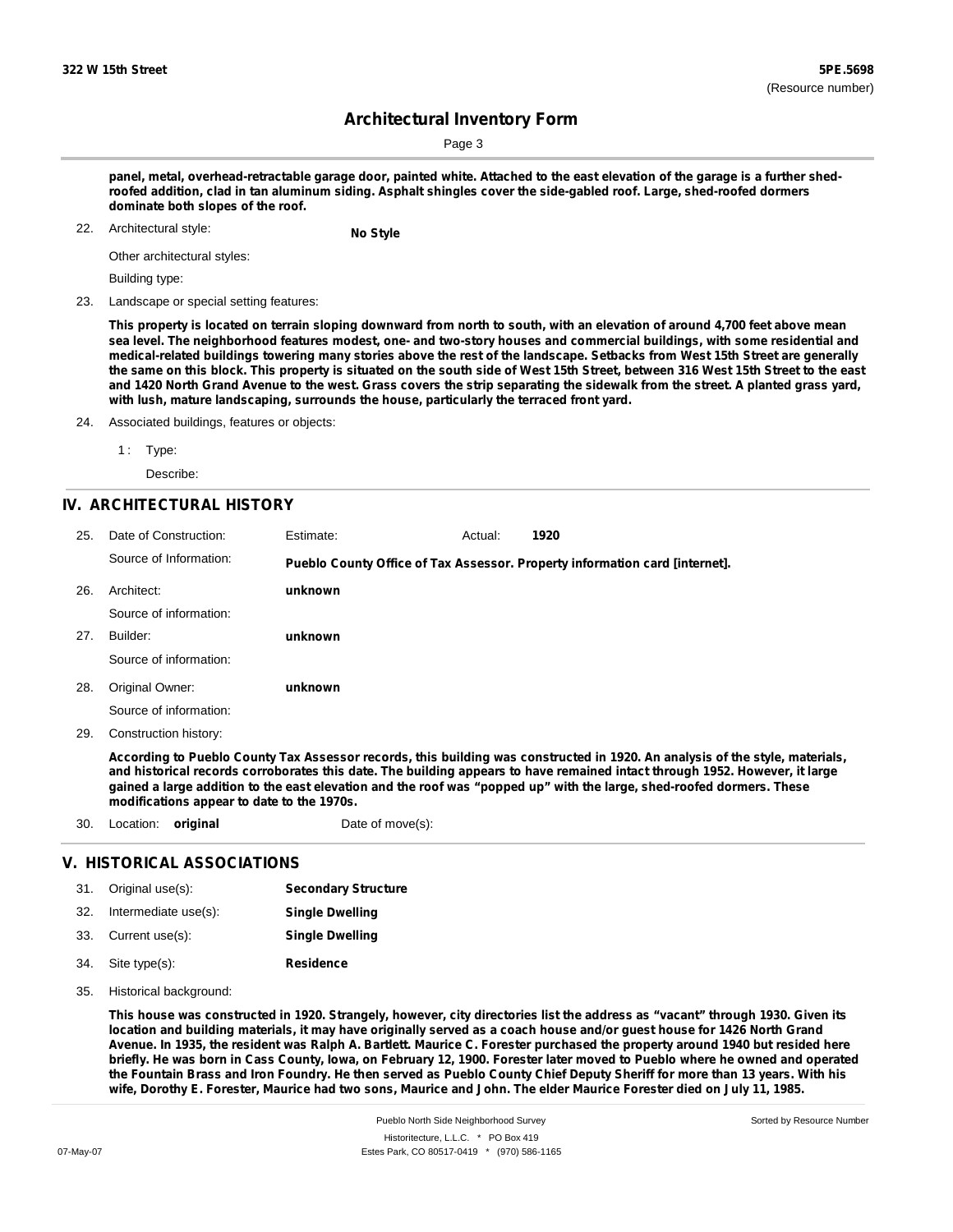Page 4

Around 1950, Thomas Alvin Fox acquired the house and lot. A veteran of World War II, Fox was a long-distance truck driver who owned his own rig. With his wife, Elsie Fox, Thomas had eight children: Thomas F. Fox, William R. Fox, Allen M. Fox, Edwin R. Fox, Nancy H. Miller, Terry L. Fox, Ronald C. Fox, and Richard Jeffery Fox. The elder Thomas Fox died on January 15, **1977.**

In 1960, the resident and owner of this house Rubye S. de Traville, who transferred it to the Eileen M. Schaar Trust in 1991. Jordan Residential and Vocational Services purchased the property from the trust in 1995, selling it to the Pueblo Regional **Planning Department, the current owner, in 1997.**

**Pueblo County Office of Tax Assessor. Property information card [internet].**

**Pueblo City Directory. Pueblo, Co.; Salt Lake City; Kansas City, Mo.; and others: R.L. Polk & Co, consulted 1886 through 2003.**

**Sanborn Fire Insurance Maps (for Pueblo, Colorado). New York: Sanborn Map and Publishing Co., 1883, 1886, 1889, 1893, 1904-05, 1904-51, and 1904-52.**

**"Maurice C. Forester" [obituary]. Pueblo Chieftain, 12 July 1925, p. 8C.**

**"Thomas A. Fox" [obituary]. Pueblo Chieftain, 16 January 1977, p. 8B.**

<sup>36.</sup> Sources of information: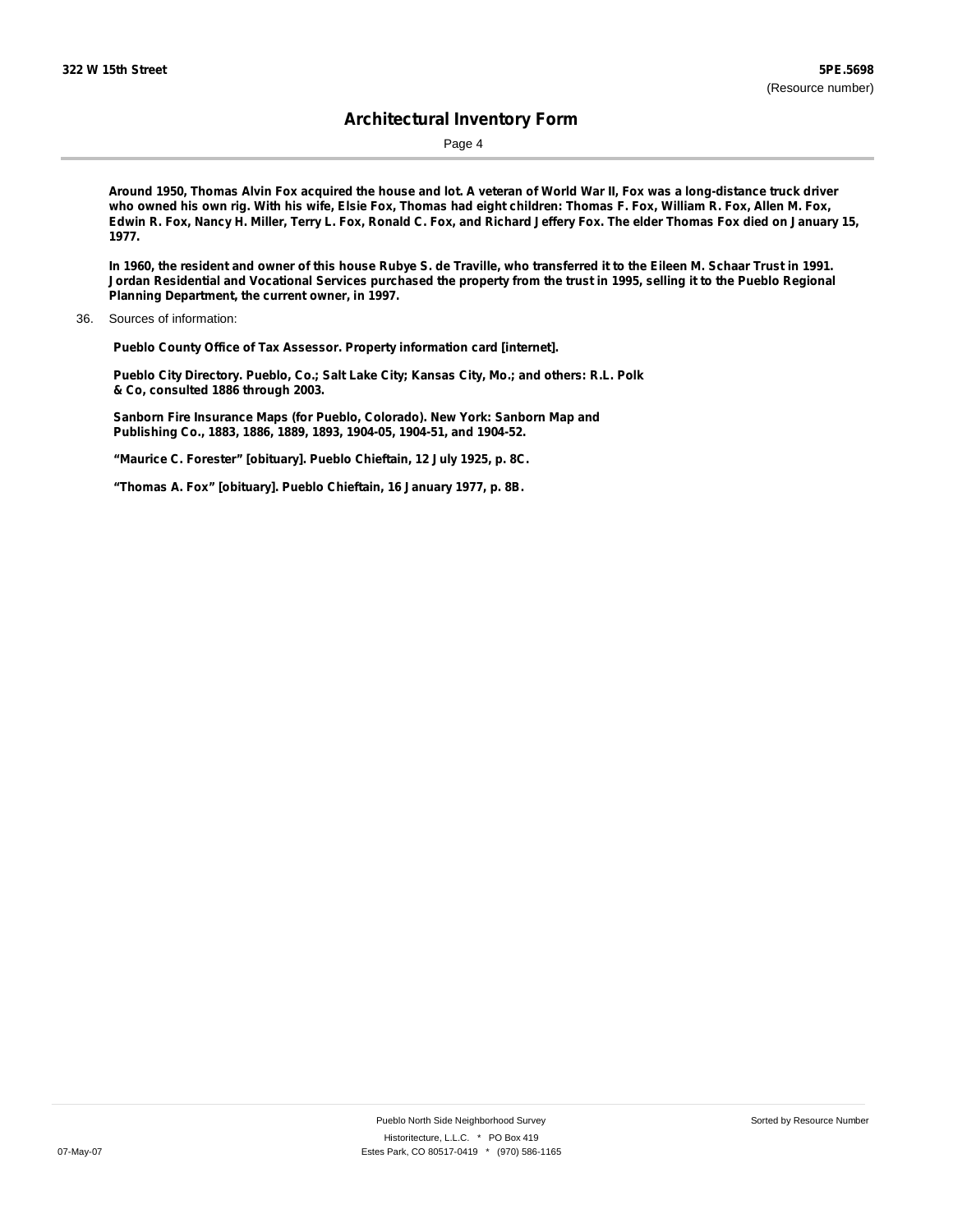Sorted by Resource Number

# **Architectural Inventory Form**

Page 5

|     | <b>VI. SIGNIFICANCE</b>                                                                                                                                                                        |  |  |  |  |  |  |
|-----|------------------------------------------------------------------------------------------------------------------------------------------------------------------------------------------------|--|--|--|--|--|--|
| 37. | Local landmark designation:<br>Yes $\Box$<br>No.<br>HE 2                                                                                                                                       |  |  |  |  |  |  |
|     | Designation authority:                                                                                                                                                                         |  |  |  |  |  |  |
|     | Date of designation:                                                                                                                                                                           |  |  |  |  |  |  |
| 38. | Applicable National Register criteria:                                                                                                                                                         |  |  |  |  |  |  |
|     |                                                                                                                                                                                                |  |  |  |  |  |  |
|     | A. Associated with events that have made a significant contribution to the broad pattern of our history.<br>B. Associated with the lives of persons significant in our past.<br>$\blacksquare$ |  |  |  |  |  |  |
|     | C. Embodies the distinctive characteristics of a type, period, or method of construction, or represents the work<br>П                                                                          |  |  |  |  |  |  |
|     | of a master, or that possess high artistic values, or represents a significant and distinguished entity whose<br>components may lack individual distinction.                                   |  |  |  |  |  |  |
|     | D. Has yielded, or may be likely to yield, information important in history or prehistory.                                                                                                     |  |  |  |  |  |  |
|     | Qualifies under Criteria Considerations A through G (see manual).<br>$\sim$                                                                                                                    |  |  |  |  |  |  |
|     | Does not meet any of the above National Register criteria.<br>₩                                                                                                                                |  |  |  |  |  |  |
|     | <b>Pueblo Standards for Designation:</b>                                                                                                                                                       |  |  |  |  |  |  |
|     | 1a. History                                                                                                                                                                                    |  |  |  |  |  |  |
|     | Have direct association with the historical development of the city, state, or nation; or<br>$\mathbf{r}_\perp$                                                                                |  |  |  |  |  |  |
|     | 1b. History                                                                                                                                                                                    |  |  |  |  |  |  |
|     | Be the site of a significant historic event; or<br>$\blacksquare$                                                                                                                              |  |  |  |  |  |  |
|     | 1c. History                                                                                                                                                                                    |  |  |  |  |  |  |
|     | Have direct and substantial association with a person or group of persons who had influence on society.<br>$\overline{\phantom{a}}$                                                            |  |  |  |  |  |  |
|     | 2a. Architecture<br>Embody distinguishing characteristics of an architectural style or type; or<br>$\mathcal{L}_{\mathcal{A}}$                                                                 |  |  |  |  |  |  |
|     | <u>2b. Architecture</u>                                                                                                                                                                        |  |  |  |  |  |  |
|     | Be a significant example of the work of a recognized architect or master builder, or<br>$\Box$                                                                                                 |  |  |  |  |  |  |
|     | 2c. Architecture                                                                                                                                                                               |  |  |  |  |  |  |
|     | Contain elements of architectural design, engineering, materials, craftsmanship, or artistic merit which represent a<br>$\Box$<br>significant or influential innovation;                       |  |  |  |  |  |  |
|     | 2d. Architecture                                                                                                                                                                               |  |  |  |  |  |  |
|     | Portray the environment of a group of people or physical development of an area of the city in an era of history<br>$\Box$<br>characterized by a distinctive architectural style.              |  |  |  |  |  |  |
|     | 3a. Geography                                                                                                                                                                                  |  |  |  |  |  |  |
|     | Have a prominent location or be an established, familiar, and orienting visual feature of the contemporary city, or                                                                            |  |  |  |  |  |  |
|     | 3b. Geography                                                                                                                                                                                  |  |  |  |  |  |  |
|     | Promote understanding and appreciation of Pueblo's environment by means of distinctive physical characteristics<br>or rarity; or                                                               |  |  |  |  |  |  |
|     | 3c. Geography                                                                                                                                                                                  |  |  |  |  |  |  |
|     | Make a special contribution to Pueblo's distinctive character.<br>$\Box$                                                                                                                       |  |  |  |  |  |  |
|     | <b>Not Applicable</b>                                                                                                                                                                          |  |  |  |  |  |  |
|     | Does not meet any of the above Pueblo landmark criteria.<br>$\overline{\phantom{a}}$                                                                                                           |  |  |  |  |  |  |
| 39. | Area(s) of Significance:<br><b>Not Applicable</b>                                                                                                                                              |  |  |  |  |  |  |
| 40. | Period of Significance:<br>n/a                                                                                                                                                                 |  |  |  |  |  |  |
| 41. | National:<br>Level of significance:<br>State<br>Local<br>$\Box$<br>□                                                                                                                           |  |  |  |  |  |  |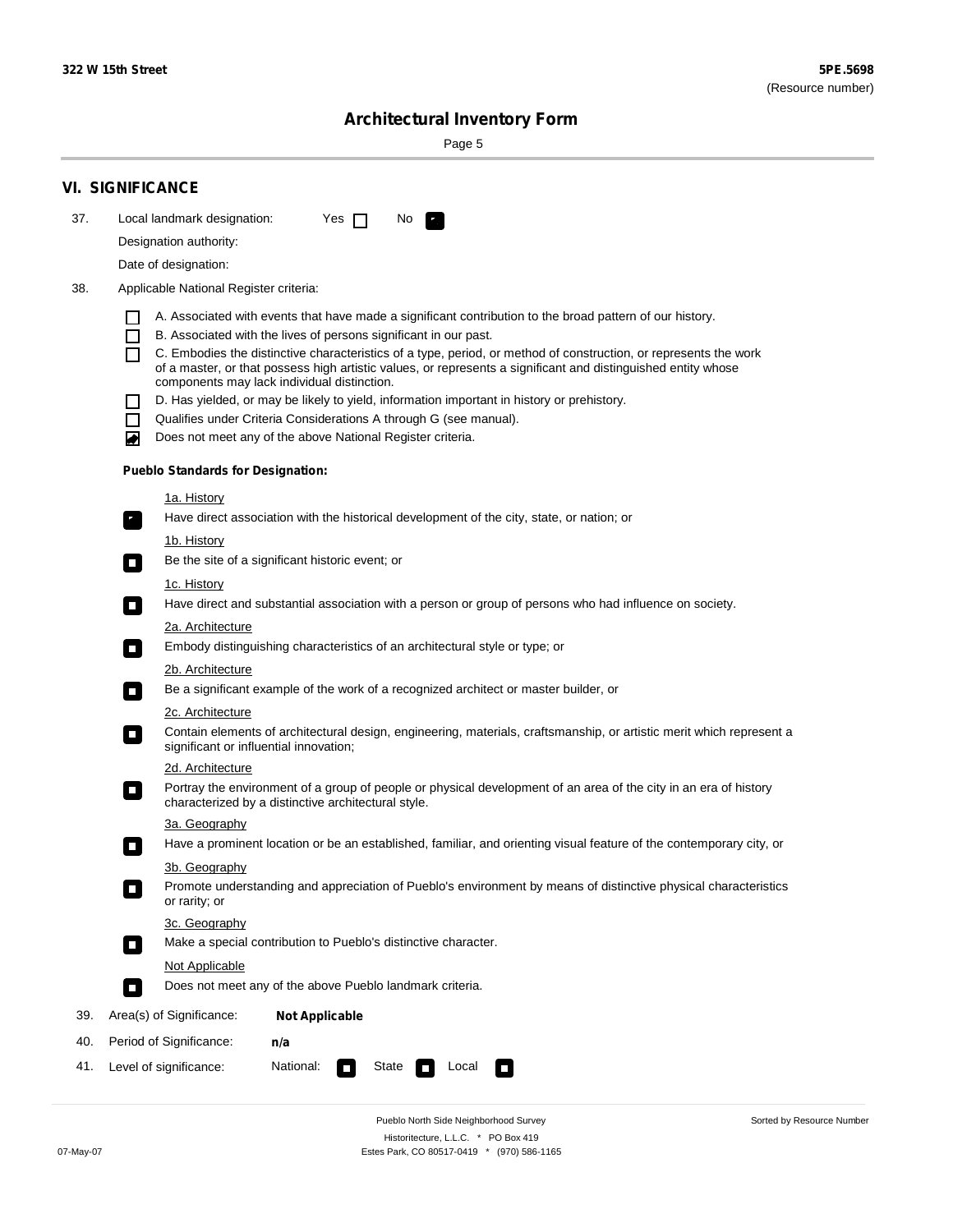Page 6

#### 42. Statement of significance:

This property is historically significant under Pueblo Local Landmark criterion 1A for its association with the development of **Pueblo's North Side Neighborhood, when more architecturally sophisticated buildings like this one joined the smaller,** plainer dwellings originally constructed here. In particular, it may have been one of several coach houses and/or guest houses constructed as part of the domestic compounds of the successful entrepreneurs and professionals who settled in this neighborhood. However, the levels of architectural and historical significance, combined with physical integrity, are not to the extent that this property would qualify for individual listing in the National Register of Historic Places, the Colorado State Register of Historic Properties, or as a City of Pueblo Landmark. It is, nonetheless, a contributing resource within any **potential historic district.**

43. Assessment of historic physical integrity related to significance:

Constructed in 1920, this house exhibits a moderate level of physical integrity relative to the seven aspects of integrity as defined by the National Park Service and the Colorado Historical Society: location, setting, design, materials, workmanship, feeling, and association. An addition and roof modifications made after the period of significance have altered the form of this building. Yet, many character-defining features, including the usual stonework, remain intact. This property retains sufficient **physical integrity to convey its architectural and historical significance.**

#### **VII. NATIONAL REGISTER ELIGIBILITY ASSESSMENT**

44. National Register eligibility field assessment: Local landmark eligibility field assessment:

45. Is there National Register district potential? Yes

**Pueblo's North Side Neighborhood represents the evolution of the city's professional middle and upper classes. Its diversity of architectural styles and forms directly represents the city's changing economic and cultural climates. As well, the neighborhood is distinctive because it appears to have evolved independently of the area's dominant industry, steel manufacturing.** Discuss:

No

m

Yes Yes No

**Individually eligible Not eligible** Not eligible **Need data Individually eligible Not eligible** Not eligible **Need data** 

 $No$   $\neg$   $N/A$ 

 $N/A$ 

If there is National Register district potential, is this building contributing:

If the building is in existing National Register district, is it contributing: 46.

#### **VIII. RECORDING INFORMATION**

| 47. | Photograph numbers): | <b>CD-ROM Photo Disc: North Side Photos</b><br>File Name(s): 15thstw322                                                       |
|-----|----------------------|-------------------------------------------------------------------------------------------------------------------------------|
|     | Negatives filed at:  | <b>Special Collections</b><br><b>Robert Hoag Rawlings Public Library</b><br>100 East Abriendo Avenue<br>Pueblo, CO 81004-4290 |
| 48. | Report title:        | <b>Pueblo North Side Neighborhood Survey</b>                                                                                  |
| 49. | $Date(s)$ :          | 07/18/05                                                                                                                      |
| 50. | Recorder(s):         | <b>Adam Thomas</b>                                                                                                            |
| 51. | Organization:        | Historitecture, L.L.C.                                                                                                        |
| 52. | Address:             | <b>PO Box 419</b>                                                                                                             |
|     |                      | Estes Park, CO 80517-0419                                                                                                     |
| 53. | Phone number(s):     | (970) 586-1165                                                                                                                |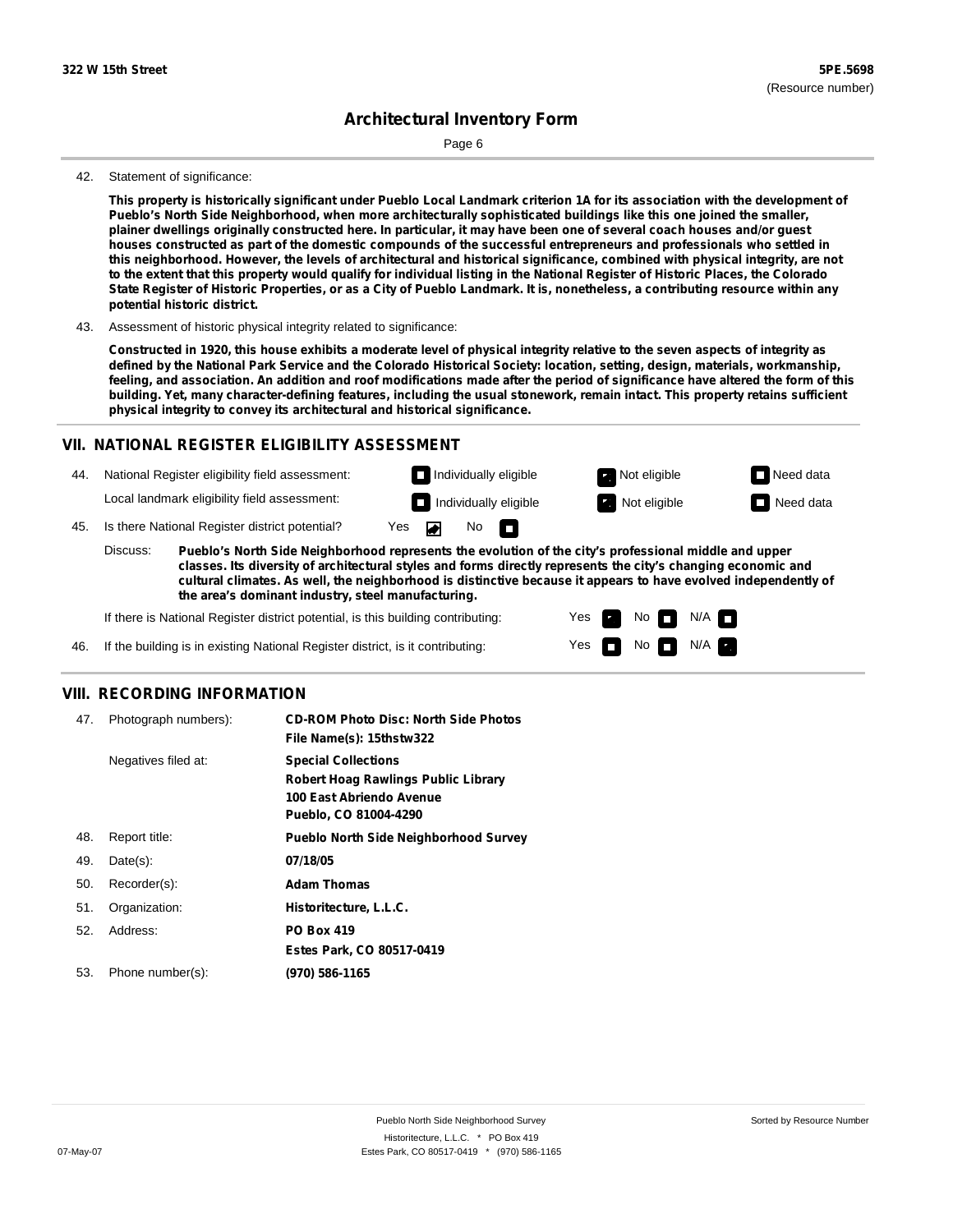

Page 7